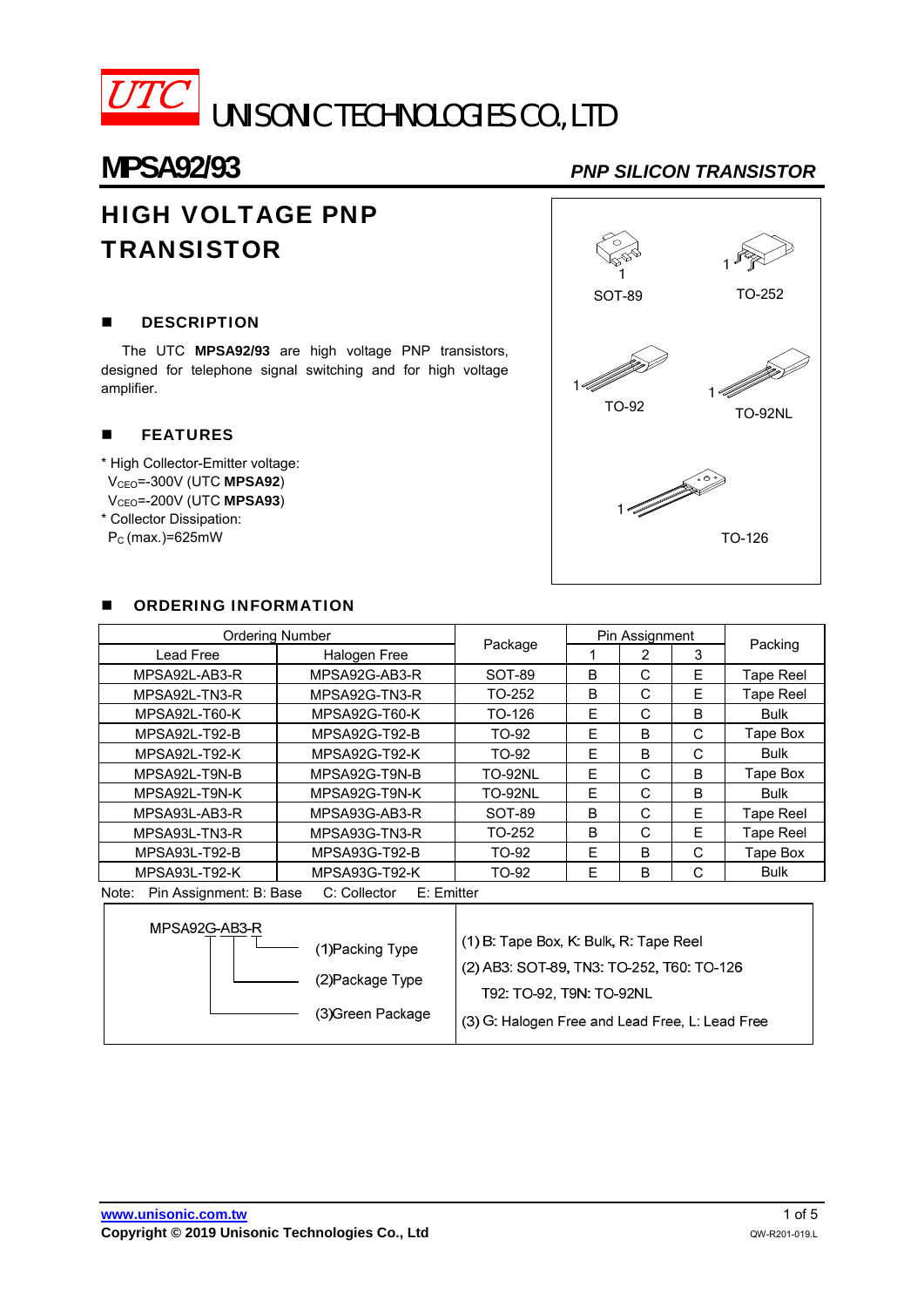### **MARKING**

| Package        | MPSA92                                                                                                           | MPSA93                                                                                            |
|----------------|------------------------------------------------------------------------------------------------------------------|---------------------------------------------------------------------------------------------------|
| SOT-89         | חרור<br>→ Date Code<br>MPSA92 <sub>□</sub><br>L: Lead Free<br>G. Halogen Free                                    | ा । ।<br>→ Date Code<br>MPSA93□<br>L: Lead Free<br>G. Halogen Free                                |
| TO-252         | <b>UTC</b><br>L: Lead Free<br>MPSA92□<br>→ G. Halogen Free<br>ונחר<br>Lot Code <<br>Date Code                    | <b>UTC</b><br>L: Lead Free<br>MPSA93□<br>→ G: Halogen Free<br>70000<br>Lot Code<br>Date Code<br>1 |
| TO-126         | UTCOOOL<br>Date Code<br>$MPSA92\square$<br>L: Lead Free<br>G. Halogen Free                                       |                                                                                                   |
| TO-92          | <b>UTC</b><br>L: Lead Free<br>MPSA92 <sub>[1]</sub><br>G: Halogen Free<br>$\Box$<br>Date Code                    | <b>UTC</b><br>L: Lead Free<br>MPSA93D<br>G. Halogen Free<br>$\Box \Box \Box$<br>Date Code<br>1    |
| <b>TO-92NL</b> | <b>UTC</b><br>L: Lead Free<br>MPSA92 口<br>G. Halogen Free $\leftarrow$<br>0000<br>$\overline{ }$<br>Date Code <← |                                                                                                   |

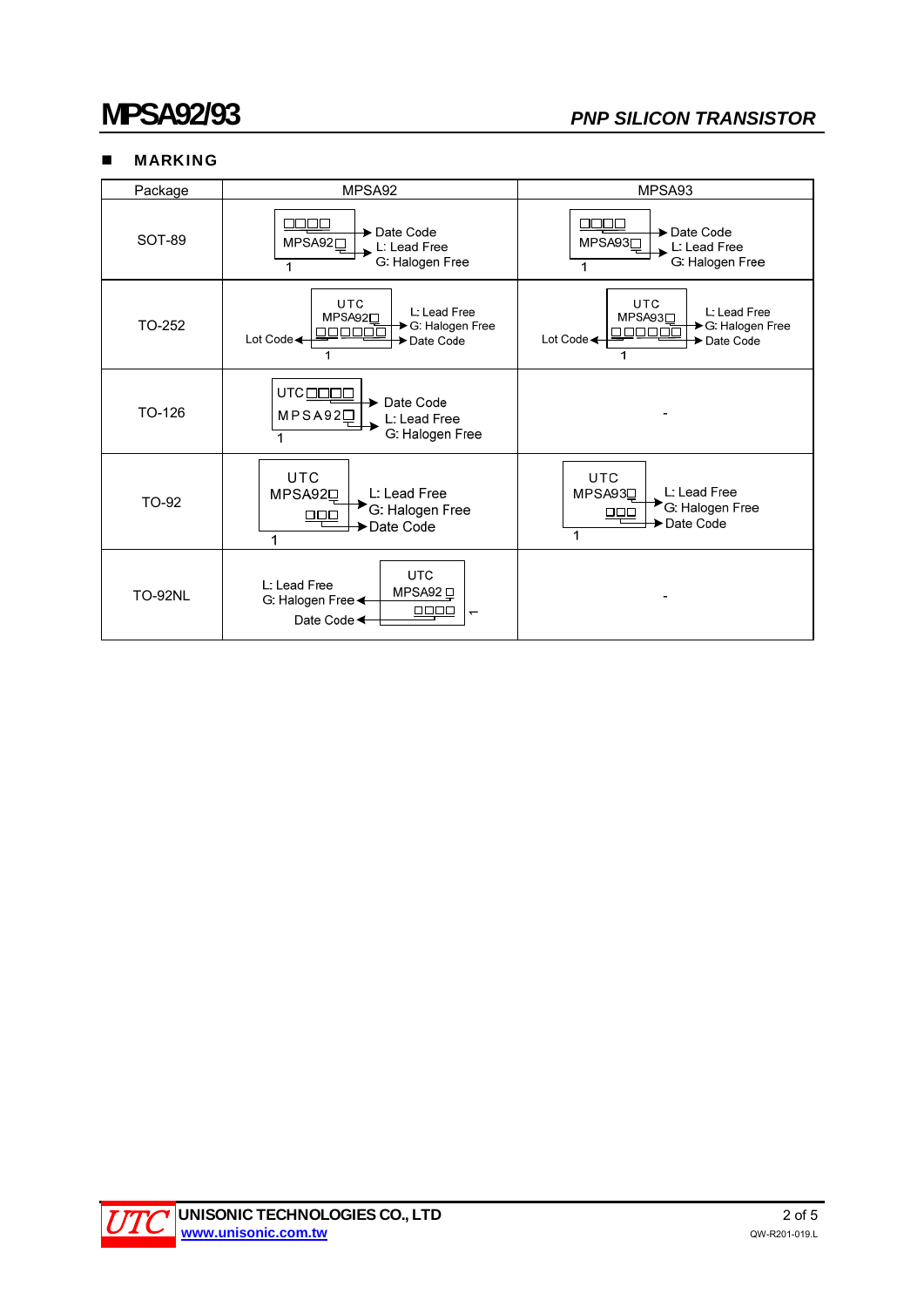#### **ABSOLUTE MAXIMUM RATING**  $(T_A=25^\circ \text{C}$  unless otherwise specified)

| <b>PARAMETER</b>          |                                  | <b>SYMBOL</b> | <b>RATINGS</b>                                                                                                                                                                                                              | <b>UNIT</b> |
|---------------------------|----------------------------------|---------------|-----------------------------------------------------------------------------------------------------------------------------------------------------------------------------------------------------------------------------|-------------|
| Collector-Base Voltage    | MPSA92                           |               | $-300$                                                                                                                                                                                                                      | v           |
|                           | MPSA93                           |               | $-200$                                                                                                                                                                                                                      | V           |
|                           | MPSA92                           |               | $-300$                                                                                                                                                                                                                      | v           |
| Collector-Emitter Voltage | MPSA93                           |               | V <sub>CBO</sub><br>V <sub>CEO</sub><br>$-200$<br>v<br>v<br>V <sub>EBO</sub><br>-5<br>$-100$<br>mA<br><b>I</b> B<br>$-500$<br>mA<br>Ic.<br>0.5<br>W<br>1.1<br>W<br>$P_{C}$<br>W<br>W<br>0.62<br>$^{\circ}C$<br>$T_J$<br>150 |             |
| Emitter-Base Voltage      |                                  |               |                                                                                                                                                                                                                             |             |
| <b>Base Current</b>       |                                  |               |                                                                                                                                                                                                                             |             |
| <b>Collector Current</b>  |                                  |               |                                                                                                                                                                                                                             |             |
| Collector Dissipation     | SOT-89                           |               |                                                                                                                                                                                                                             |             |
|                           | TO-252                           |               |                                                                                                                                                                                                                             |             |
|                           | TO-126                           |               |                                                                                                                                                                                                                             |             |
|                           | TO-92/TO-92NL                    |               |                                                                                                                                                                                                                             |             |
| Junction Temperature      |                                  |               |                                                                                                                                                                                                                             |             |
| Storage Temperature       | T <sub>STG</sub><br>$-55 - +150$ |               | °C                                                                                                                                                                                                                          |             |

Note: Absolute maximum ratings are those values beyond which the device could be permanently damaged. Absolute maximum ratings are stress ratings only and functional device operation is not implied.

#### **THERMAL CHARACTERISTICS**

| <b>PARAMETER</b>     |                                                                                       | <b>SYMBOL</b>     | <b>RATINGS</b> | UNIT                                                 |
|----------------------|---------------------------------------------------------------------------------------|-------------------|----------------|------------------------------------------------------|
| IJunction to Ambient | SOT-89                                                                                |                   | 250            | °C/W                                                 |
|                      | TO-252                                                                                |                   | 110            | °C/W                                                 |
|                      | $\theta$ JA<br>TO-126<br>125<br>TO-92/TO-92NL<br>200<br>SOT-89<br>43<br>TO-252<br>8.3 |                   | °C/W           |                                                      |
|                      |                                                                                       |                   |                | °C/W<br>°C/W<br>°C/W<br>°C/W<br>12.5<br>°C/W<br>83.3 |
|                      |                                                                                       |                   |                |                                                      |
| Uunction to Case     |                                                                                       |                   |                |                                                      |
|                      | TO-126                                                                                | $\theta_{\rm JC}$ |                |                                                      |
|                      | TO-92/TO-92NL                                                                         |                   |                |                                                      |

#### ■ ELECTRICAL CHARACTERISTICS (T<sub>A</sub>=25°C, unless otherwise specified)

| <b>PARAMETER</b>                            |        | <b>SYMBOL</b>        | <b>TEST CONDITIONS</b>                          |        |  | MIN   TYP   MAX   UNIT |            |  |
|---------------------------------------------|--------|----------------------|-------------------------------------------------|--------|--|------------------------|------------|--|
| <b>OFF CHARACTERISTICS</b>                  |        |                      |                                                 |        |  |                        |            |  |
| Collector-Base Breakdown                    | MPSA92 |                      |                                                 |        |  |                        | V          |  |
| Voltage                                     | MPSA93 | BV <sub>CBO</sub>    | $I_C = -100 \mu A$ , $I_E = 0$                  | $-200$ |  |                        | $\vee$     |  |
| Collector-Emitter Breakdown                 | MPSA92 |                      |                                                 | $-300$ |  |                        | V          |  |
| Voltage                                     | MPSA93 | BV <sub>CEO</sub>    | $I_C = -1$ mA, $I_B = 0$                        |        |  |                        | $\vee$     |  |
| Emitter-Base Breakdown Voltage              |        | BV <sub>EBO</sub>    | $I_E$ =-100µA, $I_C$ =0                         |        |  |                        | $\vee$     |  |
| <b>Collector Cut-Off Current</b>            | MPSA92 | I <sub>CBO</sub>     | $V_{CB} = -200V, I_F = 0$                       |        |  | $-0.25$                | μA         |  |
|                                             | MPSA93 |                      |                                                 |        |  | $-0.25$                | μA         |  |
| <b>Emitter Cut-Off Current</b>              |        | $I_{EBO}$            | $V_{FB}$ =-3V, I $_{C}$ =0                      |        |  | $-0.10$                | μA         |  |
| <b>ON CHARACTERISTICS</b>                   |        |                      |                                                 |        |  |                        |            |  |
|                                             |        |                      | $V_{CE}$ =-10V, $I_C$ =-1mA                     | 60     |  |                        |            |  |
| DC Current Gain(note)                       |        | $h_{FE}$             | $V_{CE}$ =-10V, I <sub>C</sub> =-10mA           | 80     |  |                        |            |  |
|                                             |        |                      | $V_{CE}$ =-10V, I <sub>C</sub> =-30mA           | 80     |  |                        |            |  |
| <b>Collector-Emitter Saturation Voltage</b> |        | $V_{CE(SAT)}$        | $I_C$ =-20mA, $I_B$ =-2mA                       |        |  | $-0.5$                 | $\vee$     |  |
| Base-Emitter Saturation Voltage             |        | V <sub>BE(SAT)</sub> | $I_C = -20mA$ , $I_B = -2mA$                    |        |  | $-0.90$                | V          |  |
| <b>SMALL SIGNAL CHARACTERISTICS</b>         |        |                      |                                                 |        |  |                        |            |  |
| <b>Current Gain Bandwidth Product</b>       |        | $f_T$                | $V_{CE}$ =-20V, I <sub>C</sub> =-10mA, f=100MHz | 50     |  |                        | <b>MHz</b> |  |
| <b>Output Capacitance</b>                   | MPSA92 |                      |                                                 |        |  | 6                      | pF         |  |
|                                             | MPSA93 | $C_{ob}$             | $V_{CB} = -20V$ , I <sub>F</sub> =0, f=1MHz     |        |  | 8                      | рF         |  |

Note: Pulse test: P<sub>W</sub><300µs, Duty Cycle<2%, V<sub>CE(SAT)</sub><200mV

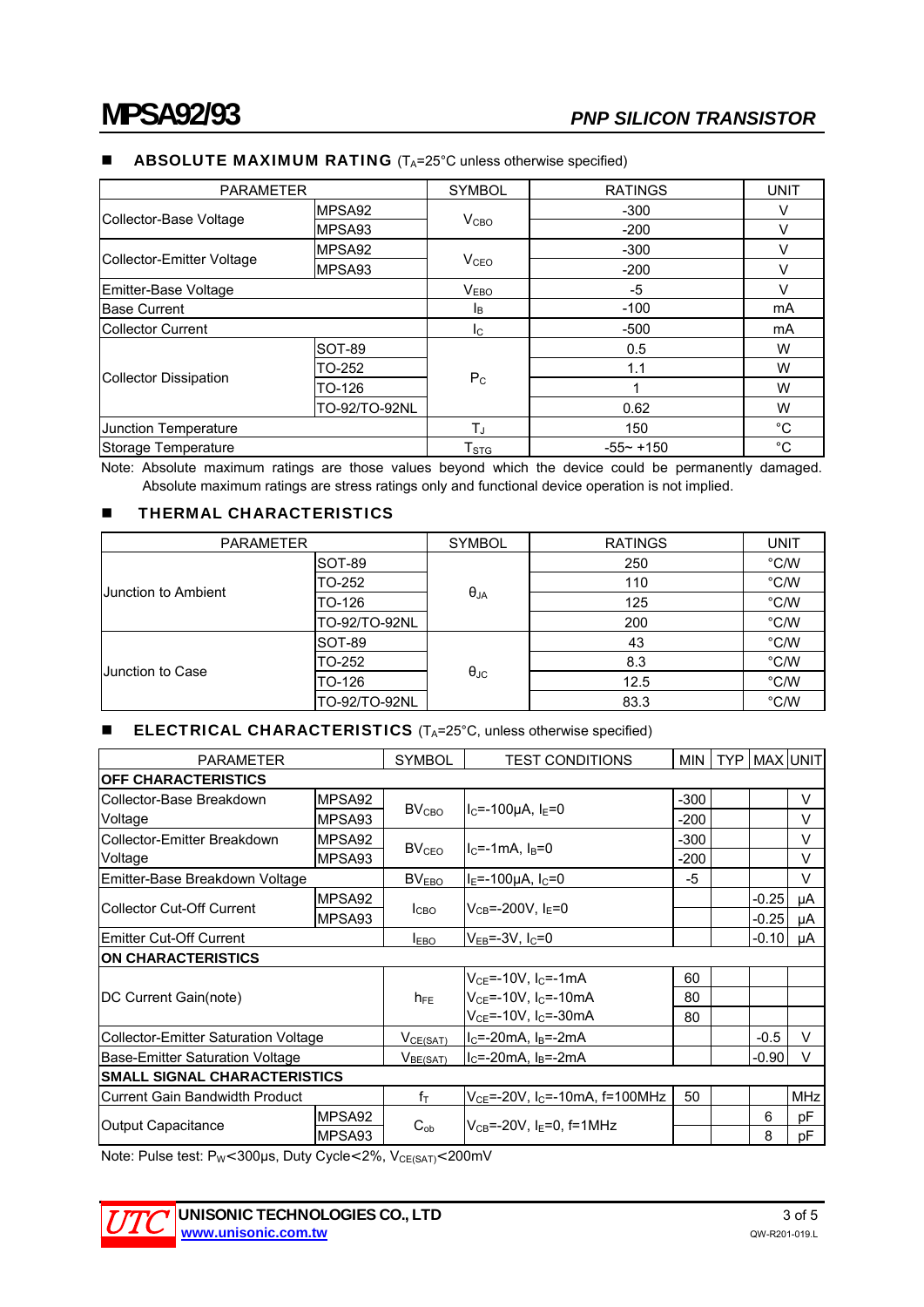## **MPSA92/93** *PNP SILICON TRANSISTOR*

#### TYPICAL CHARACTERISTICS